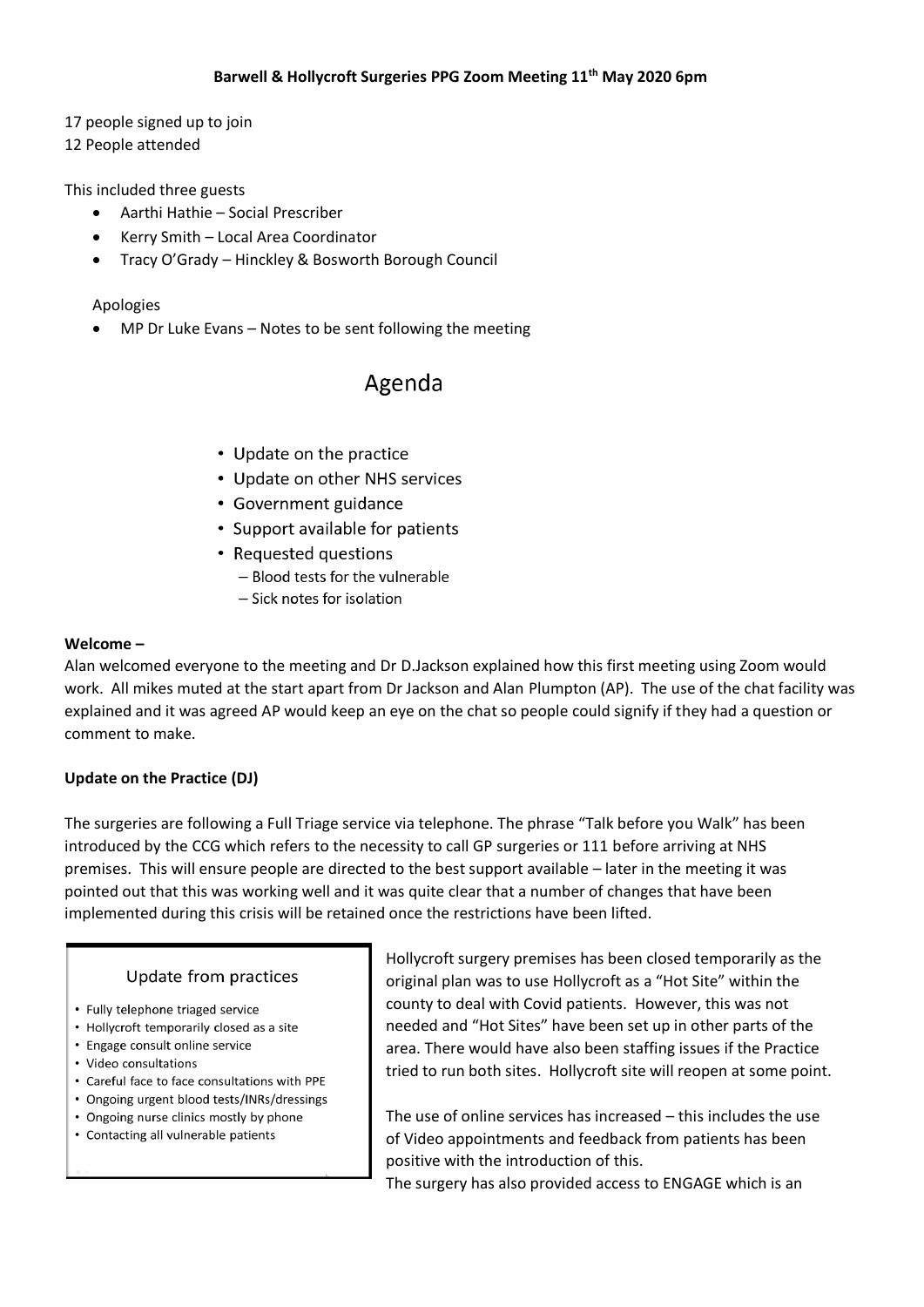online consulting service where the patients answer a series of questions then gets a response from the GP within 24 hours (not weekends).

Face to Face consultations are still taking place once the needs of the patient have been ascertained. These are done whilst health professionals are wearing appropriate PPE (Personal Protective Equipment). The Practice has adequate supplies of this now but at the start face guards where not available and one of the GP's sourced someone with a 3D printer who manufactured head guards for the staff. Nurses clinics are mostly taking place by telephone.



# **Update on other NHS services**

All hospitals in Leicestershire are working normally. Patients should not stop going to A&E or calling NHS services if they are feeling ill. All NHS establishments have plans in place to keep patients safe. A&E is fully functional. Leicester hospitals are running a red and green section in A&E and on wards so that Covid Patients can be kept separate. Routine care is on hold but Cancer tests and Endoscopies are restarting

- Hospitals
- Pharmacies
- $111$
- Out of hours
- Extended Access at Hinckley Health Centre

Pharmacies – The Well pharmacy has been struggling because of a lack of staff. This seems to have been addressed by reducing opening hours. A number of patients have still found it difficult to get their medication after being told that items would be ready and then are not. Out of Hours (OOH) services are working but with reduced clinics. There are no extended access appointments in Hinckley at the moment (Getting appointments outside of normal GP working hours).

# **Government Guidance** DJ

The Practice receives daily update on changes to Government policy as the crisis proceeds. It is sometimes difficult to keep up with the changes.

A question was raised by HB who asked about emergency dental treatment. DJ explained that urgent matters should be addressed through 111. Dentist are gradually getting more PPE and that once this is in place Dentists would begin to reopen. At the moment 111 should be able to direct patients to emergency dental services for treatment.

# **Support available for Patients (DJ, KS, AH, AP)**

It was reported that the calling of vulnerable patients by staff was greatly welcomed by patients. This provided reassurance and help to identify patients who had other needs other than medical conditions. This allowed the other support services related to the Practice - telephone Befrienders, Dial a Ride, Local area Coordinators and Social Prescribers to kick in.

# Support available for patients

- Practice contacting vulnerable and elderly
- · Practice accessible as usual
- Befrienders/LACs
- Lets look at practice webpage for other support available locally

Opening times of the surgery remain the same. Patients should be aware of the "Talk before you Walk" phrase to keep people away from the NHS buildings.

However, the Barwell surgery, although doors are locked, has a door bell and staff will respond to patients using this to offer advice. DJ raised the issue of patients who are hard of hearing and that telephone contact with them is difficult. This is being looked into.

Kerry Smith (LAC) and Arthi Hathie (SP) are working from home and working closely with Befrienders, Dial a Ride volunteers and LIONS whilst maintaining patient confidentiality. Volunteer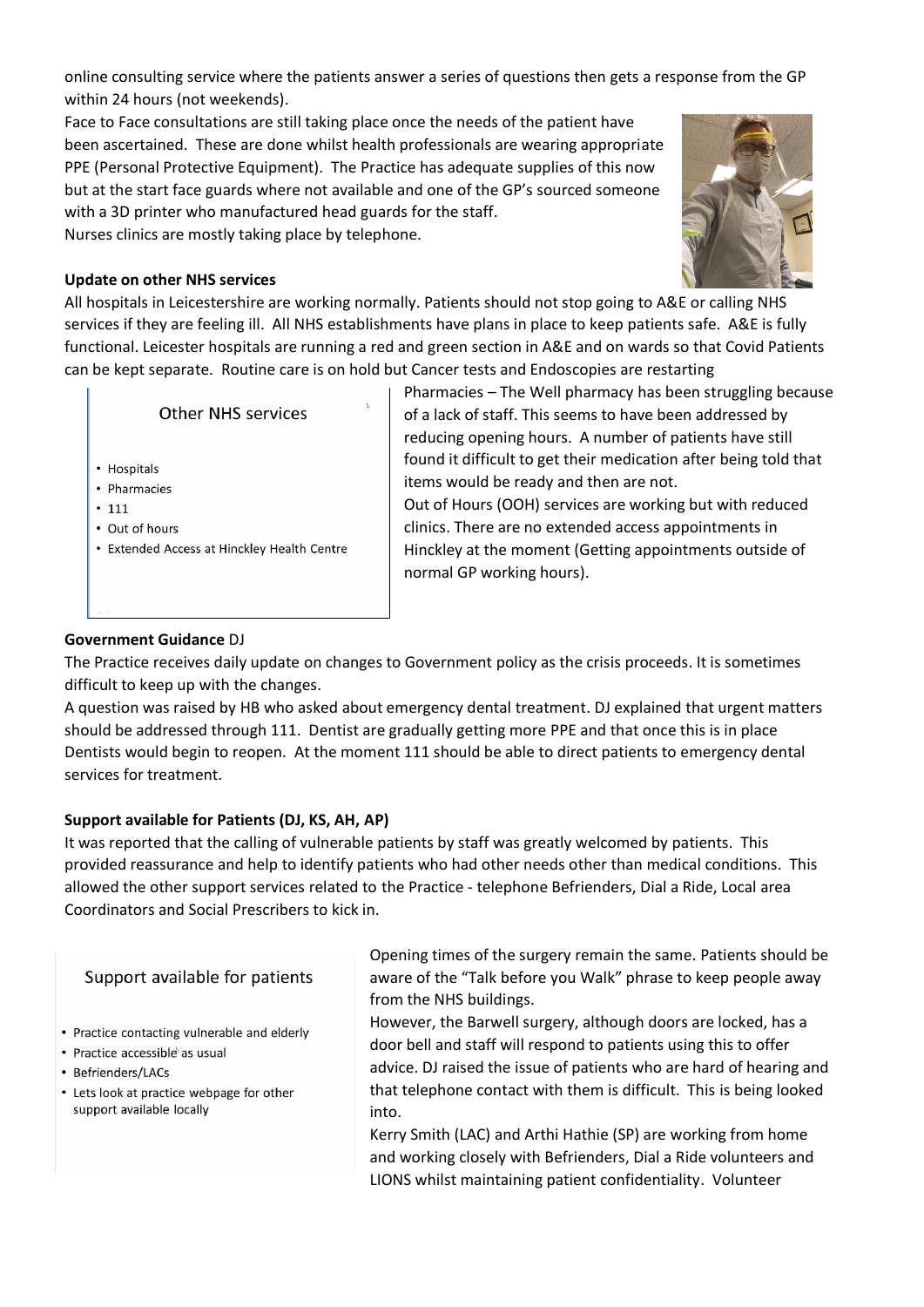organisation have played a vital part in the support system but some have experienced a fall in numbers as circumstances change. The support network which SP's and LAC's are part of is proving invaluable. A question was asked by SS about which areas have the services of LAC's and SP's? It was explained that the whole county has access to either LAC's or SP's. The NHS funds the SP's and Local Authorities fund the LAC's It is a very good example of Social Services and NHS working together with a common agenda. AP pointed out that within the H&B area the volunteer services, SP's and LAC's had found a very effective way of working. It had been difficult at the beginning but local networks had been developed between the different agencies and now people within each support area know who to contact. DJ said he had concerns that not all areas had this coordinated approach and that this was an important issue that needed to be addressed.

A question was asked by TU who is an organiser of Carers in the Barwell area. Are Carers being placed on the vulnerable list to receive calls from GP's? DJ said this was a very important point and that this was not the case at the moment. He said that assuming the Carers were registered with the GP Practice as Carers then they would be added to the call lists

SS asked if all GP Practices were contacting their shielded list. DJ said that this should be happening and that Barwell & Hollycroft are going beyond this to include all over 75 year olds.

LS from Dial a Ride asked if volunteers are trained in what to look for when dealing with vulnerable people? Kerry Smith (LAC) suggested a check list could be created to help volunteers to look for signs of problems.

A question relating to Council involvement was raised. TG from H&B Council explained that "Next Generation" were acting as coordinators for volunteers as well as providing Befriending services when required. National guidance is changing all the time and H&B council are trying to set up a service with everyone doing new jobs. 20 people are phoning the vulnerable. Needs are being identifies; anxiety, depression and mental health issues are cropping up. KS said she would ask questions of the Council as to their direct involvement.

An update from AH (SP) said that at the start of her employment, which only started just before the lock down, there had been a waiting list for support however this has been managed and daily calls are being made to people who it is felt are at risk. Delivery of food parcels are being arranged for those who are eligible. AH identified the need to work more with Carers and Dementia patients.

The telephone Befrienders now have over 28 telephone volunteers who are calling over 35 lonely and vulnerable people. People as far away as Lutterworth and Newcastle-upon Tyne have contacted or been contacted to help with issues raised by distant relatives and friends. Working closely with Dial a Ride prescriptions and medications have continued to be collected and delivered around the area.

The Practice is developing a Covid 19 website with help and support guidance. DJ has asked that Befrienders and members of the PPG to look at this to offer guidance on how suitable it is. The website address will be circulated to all members for their comments. This will become live from within the Practice website as soon as all checks have been made

#### **Any further updates**

DJ said that in his opinion cotton masks should be worn by everyone when in confined spaces such as shopping. This will not prevent a person catching the disease but it would help to prevent the spread from people who are asymptomatic. SS then suggested that she had a pattern for self-made masks which she would circulate so people who were handy with a needle and thread could make themselves and family members suitable masks.

HB asked about the time taken for the results of tests to be returned to patients. DJ said that this varied a great deal from 2 to 8 days.